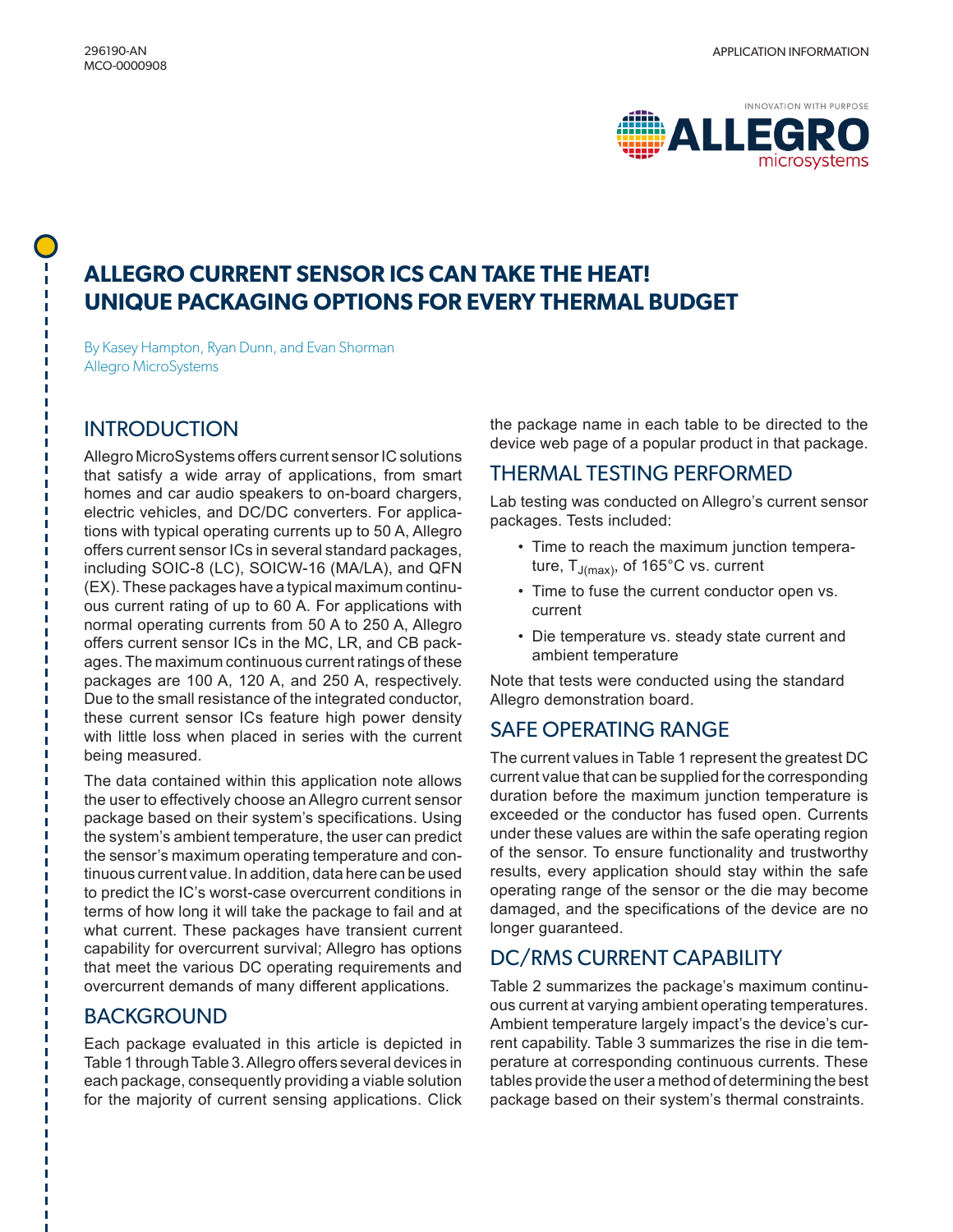## **CONCLUSION**

Understanding thermal capabilities is crucial for dependable operation in any current sensing application. Allegro current sensors are built with reliability and lifetime performance in mind, and with Allegro's large portfolio, there is a fully integrated sensing solutions for a broad range of demanding, high-current applications.

#### <span id="page-1-0"></span>Table 1: Safe Operating Area, Fuse and Overtemperature Time vs. Current<sup>[1]</sup>

|                     |                         |                            |                              | <b>DC or RMS Current</b>     |                             |                              |
|---------------------|-------------------------|----------------------------|------------------------------|------------------------------|-----------------------------|------------------------------|
|                     | QFN (EX)                | <b>SOIC-8 (LC)</b>         | <b>SOICW-16 (MA)</b>         | <b>SOICW-16 (MC)</b>         | 7-pin PSOF<br>(LR)          | 5-pin CB                     |
| <b>Time</b><br>(ms) |                         |                            |                              |                              |                             |                              |
|                     | Area: 9 mm <sup>2</sup> | Area: 29.4 mm <sup>2</sup> | Area: 106.09 mm <sup>2</sup> | Area: 146.77 mm <sup>2</sup> | Area: 40.96 mm <sup>2</sup> | Area: 311.92 mm <sup>2</sup> |
|                     | Height: 0.75 mm         | Height: 1.75 mm            | Height: 2.65 mm              | Height: 3.01 mm              | Height: 1.5 mm              | Height: 10.5 mm              |
| 10                  | 210 A                   | 217 A                      | >400 A                       | >600 A                       | >700A                       | >700 A                       |
| 100                 | 120 A                   | 137 A                      | 350 A                        | >600 A                       | 700 A                       | >700 A                       |
| 1000                | 75 A                    | 91 A                       | 128 A                        | 320 A                        | 350 A                       | >700 A                       |

**Note**: '>' indicates testing was not done to failure for these devices.

<span id="page-1-1"></span>

| Table 2: Maximum Continuous Current of Allegro Current Sensor Packages at Various Ambient Temperatures [1] |  |  |  |  |  |  |
|------------------------------------------------------------------------------------------------------------|--|--|--|--|--|--|
|------------------------------------------------------------------------------------------------------------|--|--|--|--|--|--|

|                                                       | <b>Continuous Current</b> |                    |                      |                      |                           |          |
|-------------------------------------------------------|---------------------------|--------------------|----------------------|----------------------|---------------------------|----------|
|                                                       | QFN (EX)                  | <b>SOIC-8 (LC)</b> | <b>SOICW-16 (MA)</b> | <b>SOICW-16 (MC)</b> | <b>7-pin PSOF</b><br>(LR) | 5-pin CB |
| <b>Ambient</b><br><b>Temperature</b><br>$(^{\circ}C)$ | <b>CALLES</b>             |                    | K.                   |                      |                           |          |
| 25                                                    | 60A                       | 55 A               | 60 A                 | 100 A                | 120 A                     | 250 A    |
| 65                                                    | 53 A                      | 49 A               | 53 A                 | 87 A                 | 104 A                     | 220 A    |
| 85                                                    | 48 A                      | 45 A               | 48 A                 | 79 A                 | 95 A                      | 200 A    |
| 125                                                   | 36 A                      | 35 A               | 35 A                 | 59 A                 | 69 A                      | 150 A    |

[1] More detailed results and analysis for current capability and fuse characteristic data for these packages can be found on the Allegro website. For the EX, LC, MA, and MC packages, data can be found [here.](https://allegromicro.com/en/insights-and-innovations/technical-documents/hall-effect-sensor-ic-publications/dc-and-transient-current-capability-fuse-characteristics) For the LR and CB packages, data can be found [here](https://allegromicro.com/en/insights-and-innovations/technical-documents/hall-effect-sensor-ic-publications/dc-current-capability-fuse-characteristics-current%20sensor-ics-50-200-a).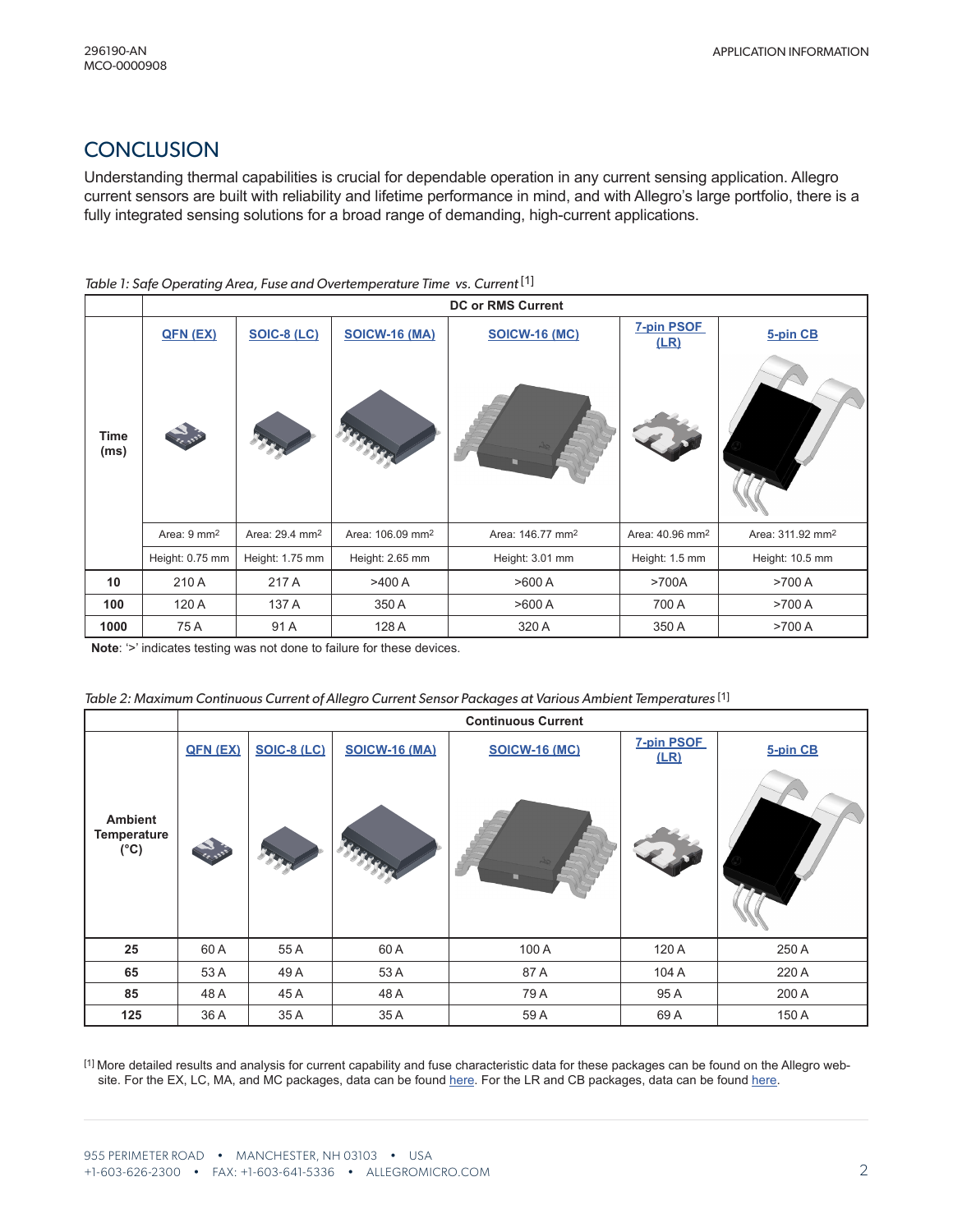|                                  | Change in Steady-State Die Temperature (°C) |                          |                          |                          |                           |                |
|----------------------------------|---------------------------------------------|--------------------------|--------------------------|--------------------------|---------------------------|----------------|
|                                  | QFN (EX)                                    | <b>SOIC-8 (LC)</b>       | <b>SOICW-16 (MA)</b>     | <b>SOICW-16 (MC)</b>     | <b>7-pin PSOF</b><br>(LR) | 5-pin CB       |
| <b>Continuous</b><br>Current (A) |                                             |                          |                          |                          |                           |                |
| 10                               | $\overline{4}$                              | $\mathfrak{S}$           | $\mathfrak{S}$           | $\mathbf{1}$             | $\overline{2}$            | <1             |
| ${\bf 20}$                       | 12                                          | 11                       | 12                       | $\overline{\mathbf{4}}$  | $\overline{4}$            | $<1\,$         |
| 30                               | 27                                          | 28                       | 28                       | 10                       | $\,8\,$                   | $\overline{2}$ |
| 40                               | 54                                          | 54                       | 53                       | 18                       | 14                        | $\mathsf 3$    |
| 50                               | 93                                          | 99                       | 87                       | 30                       | 21                        | $\sqrt{5}$     |
| 60                               | $\qquad \qquad -$                           | $\qquad \qquad -$        | 132                      | 44                       | 30                        | $\,6\,$        |
| ${\bf 70}$                       | $\overline{\phantom{0}}$                    | $\overline{\phantom{0}}$ | $\overline{\phantom{0}}$ | 63                       | 40                        | $\,8\,$        |
| 80                               | $\overline{\phantom{0}}$                    | $\overline{\phantom{0}}$ | $\qquad \qquad -$        | 86                       | 55                        | 10             |
| $90\,$                           | $\qquad \qquad -$                           | $\qquad \qquad -$        | $\overline{\phantom{m}}$ | 121                      | 68                        | 14             |
| 100                              | $\qquad \qquad -$                           | $\qquad \qquad -$        | $\overline{\phantom{m}}$ | 147                      | 88                        | 18             |
| 110                              | $\qquad \qquad -$                           | $\qquad \qquad -$        | $\overline{\phantom{0}}$ | $\qquad \qquad -$        | 113                       | 21             |
| 120                              | $\overline{\phantom{m}}$                    | $\qquad \qquad -$        | $\qquad \qquad -$        | $\qquad \qquad -$        | 139                       | 25             |
| 150                              | $\overline{\phantom{0}}$                    | $\qquad \qquad -$        | $\qquad \qquad -$        | $\qquad \qquad -$        | $\qquad \qquad -$         | 42             |
| 200                              | $\qquad \qquad -$                           | $\overline{\phantom{0}}$ | $\overline{\phantom{m}}$ | $\qquad \qquad -$        | $\overline{\phantom{0}}$  | 83             |
| 225                              | $\qquad \qquad -$                           | $\qquad \qquad -$        | $\overline{\phantom{m}}$ | $\overline{\phantom{m}}$ | $\overline{\phantom{0}}$  | 106            |
| 250                              | —                                           | $\overline{\phantom{0}}$ | $\qquad \qquad -$        | $\qquad \qquad -$        | $\qquad \qquad -$         | 138            |

#### <span id="page-2-0"></span>*Table 3: Change in Die Temperature of Allegro Current Sensor Packages at Various Continuous Currents* [1]

Note: '-' indicates the maximum junction temperature, T<sub>J(max)</sub> = 165°C, was exceeded at the corresponding continuous current value.

[1] More detailed results and analysis for current capability and fuse characteristic data for these packages can be found on the Allegro website. For the EX, LC, MA, and MC packages, data can be found [here.](https://allegromicro.com/en/insights-and-innovations/technical-documents/hall-effect-sensor-ic-publications/dc-and-transient-current-capability-fuse-characteristics) For the LR and CB packages, data can be found [here](https://allegromicro.com/en/insights-and-innovations/technical-documents/hall-effect-sensor-ic-publications/dc-current-capability-fuse-characteristics-current%20sensor-ics-50-200-a).